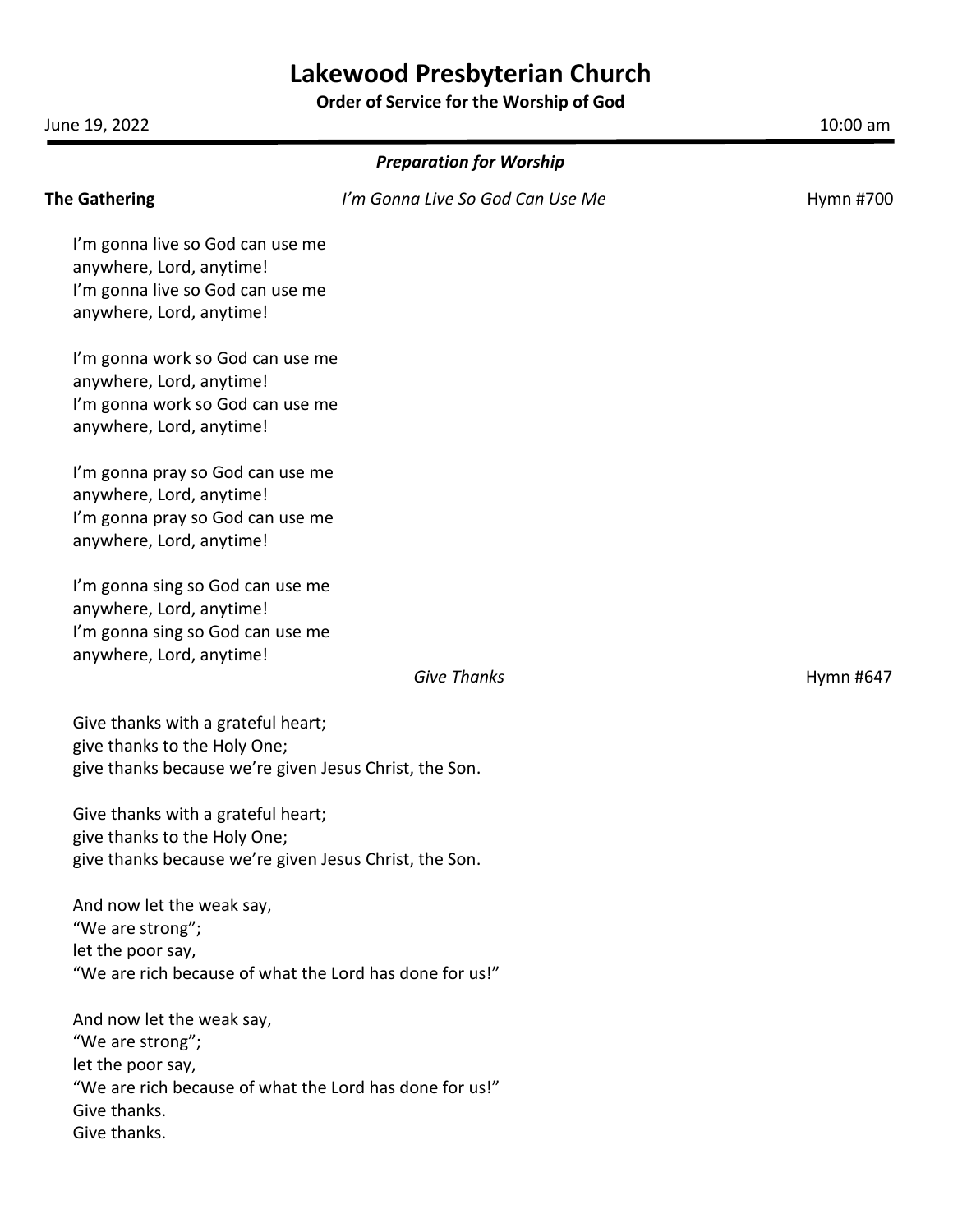## **Welcome and Announcements**

## **\*Call to Worship**

Leader: See what love the Father has given us. **People: that we should be called the children of God.** Leader: You are my children, this day I have begotten you. **People: See what love the Father has given us.** Leader: Glory to the Father, Son and Holy Spirit. **All: See what love the Father has given us.**

**\*Hymn of Praise** *God of Great & God of Small* Hymn #19

God of great and God of small, God of one and God of all, God of weak and God of strong, God to whom all things belong, alleluia, alleluia, praise be to your name.

God of land and sky and sea, God of life and destiny, God of never-ending power, yet beside me every hour, alleluia, alleluia, praise be to your name.

God of silence, God of sound, God by whom the lost are found, God of day and darkest night, God whose love turns wrong to right, alleluia, alleluia, praise be to your name.

God of heaven and God of earth, God of death and God of birth, God of now and days before, God who reigns forevermore, alleluia, alleluia, praise be to your name.

## **\*Unison Prayer of Confession**

Our gracious Lord, we ask forgiveness today because we call you "Father" but fail to live as your children. We often turn from your will and forget to seek your guidance. We complain much and thank little. You call us to live in unity with you, your Son and each other but we quarrel and turn our backs on others. Accept

**Prayer of Invocation Meg Sheffield, Liturgist Meg Sheffield, Liturgist Meg Sheffield, Liturgist**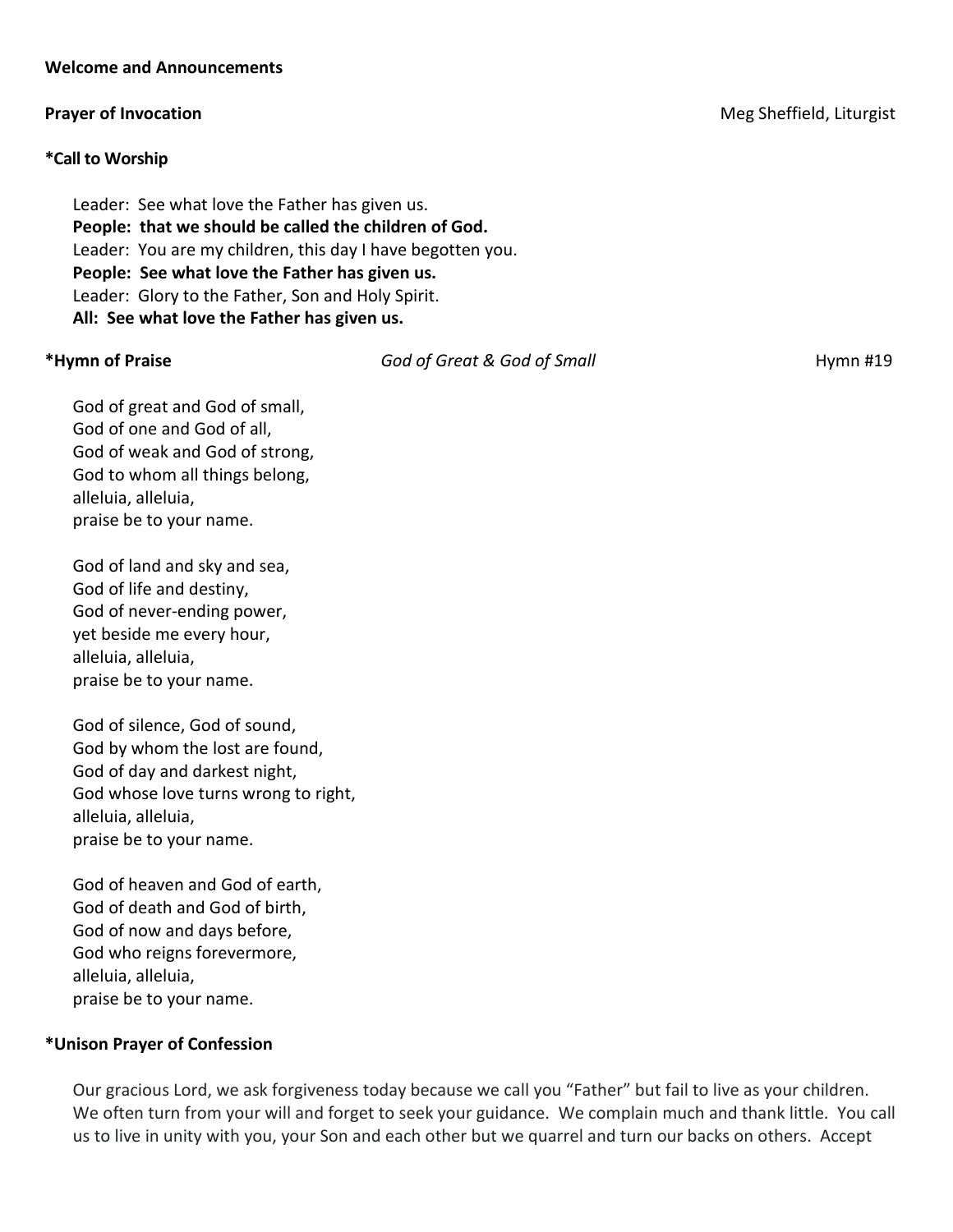our thanks for your endless grace and mercy and help us to live as a heavenly family here on earth. In Jesus name we pray, Amen

## **\*Assurance of Pardon**

## **\*Gloria Patri**

Glory be to the Father, and to the Son, And to the Holy Ghost; As it was in the beginning, is now, and ever shall be, World without end. Amen, amen.

## **The Children's Time Meg Sheffield Meg Sheffield Meg Sheffield**

## *The Act of Offering*

XXXXXXX

## **Offertory**

## **\*Doxology**

Praise God from whom all blessings flow Praise him all creatures here below Praise him above, ye heavenly hosts Praise Father, Son, and Holy Ghost

## **\*Prayer of Dedication**

**Hymn of Preparation** *This is My Father's World* **<b>Example 2008** Hymn #370

This is my Father's world, and to my listening ears all nature sings, and round me rings the music of the spheres. This is my Father's world; I rest me in the thought of rocks and trees, of skies and seas, his hand the wonders wrought.

This is my Father's world. O, let me ne'er forget that though the wrong seems oft so strong, God is the ruler yet. This is my Father's world. The battle is not done: Jesus who died shall be satisfied, and earth and heaven be one.

## *The Word of God Proclaimed*

**Scripture** Acts 2:1-12, 39 John 17:20-25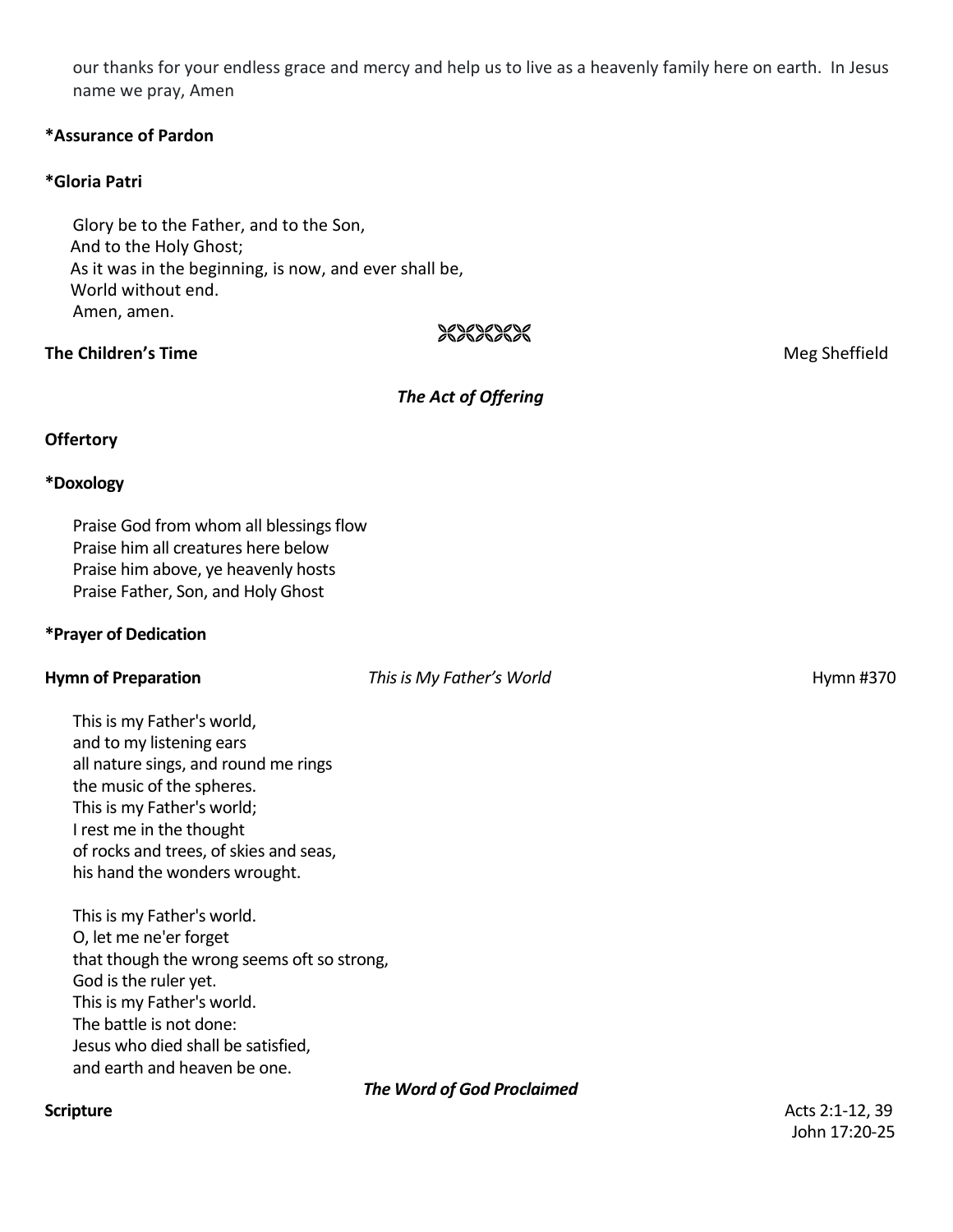## **Prayers of the People and the Lord's Prayer**

| *Hymn of Commitment                                                                                                                                                                           | We Are One in Spirit | Hymn #300 |
|-----------------------------------------------------------------------------------------------------------------------------------------------------------------------------------------------|----------------------|-----------|
| We are one in the Spirit; we are one in the Lord;<br>we are one in the Spirit; we are one in the Lord,<br>and we pray that all unity may one day be restored:                                 |                      |           |
| Refrain:<br>And they'll know we are Christians by our love,<br>by our love;<br>yes, they'll know we are Christians by our love.                                                               |                      |           |
| We will walk with each other; we will walk hand in hand;<br>we will walk with each other; we will walk hand in hand,<br>and together we'll spread the news that God is in our land: (Refrain) |                      |           |
| We will work with each other; we will work side by side;<br>we will work with each other; we will work side by side,<br>and we'll guard human dignity and save human pride: (Refrain)         |                      |           |
| All praise to the Father, from whom all things come,<br>and all praise to Christ Jesus, God's only Son,<br>and all praise to the Spirit, who makes us one: (Refrain)                          |                      |           |

## *Blessing and Benediction*

## **\*Benediction**

**\*Postlude** *Little Toccata* Colin Curtis

## **\*Indicates Congregation Standing**

| <b>Duty Elders for June:</b>                                                                                                                                                                                                        | Catie Wallace<br>Chuck Atkins<br>Penny Mendheim                                       |  |
|-------------------------------------------------------------------------------------------------------------------------------------------------------------------------------------------------------------------------------------|---------------------------------------------------------------------------------------|--|
| Liturgist:                                                                                                                                                                                                                          | Meg Sheffield                                                                         |  |
| <b>Senior Pastor:</b><br>Director of Youth & Christian Education:<br>Director of Music:<br><b>Parish Associate:</b>                                                                                                                 | Rev. Joy Laughridge<br><b>Brian Mitchell</b><br><b>Tony Testino</b><br>Vickie Bossuot |  |
| The Floral Arrangement in the Chancel this morning is given by<br>William & Lenora Wilson in memory of Lenora's father, James<br>Tillman & William's father Ed Wilson and to honor all the loving<br>fathers we have in our family. |                                                                                       |  |